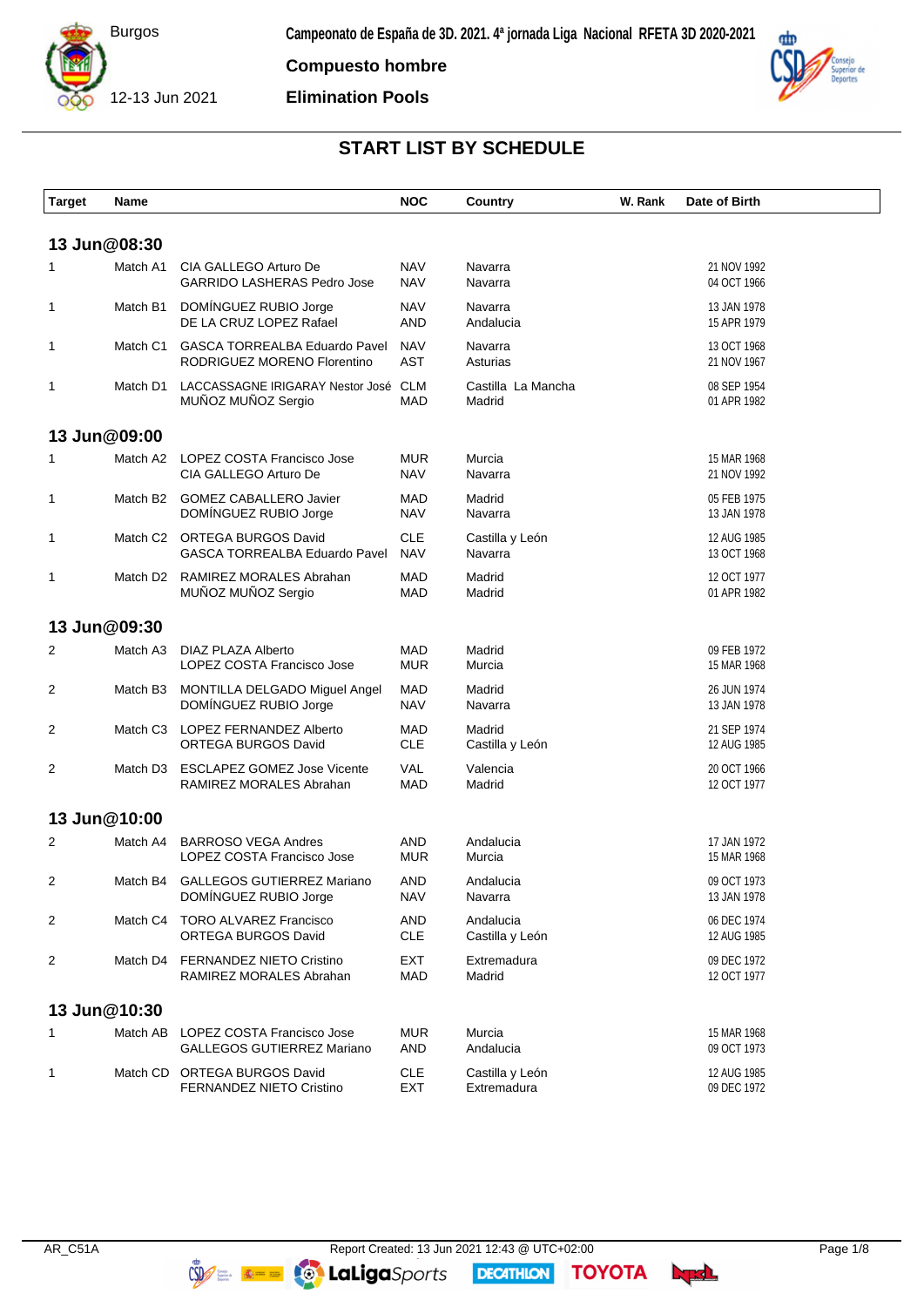

**Compuesto mujer**

**Elimination Pools**



## **START LIST BY SCHEDULE**

| <b>Target</b> | Name         |                                                                | <b>NOC</b>               | Country              | W. Rank | Date of Birth              |
|---------------|--------------|----------------------------------------------------------------|--------------------------|----------------------|---------|----------------------------|
| 13 Jun@10:00  |              |                                                                |                          |                      |         |                            |
| 4             | Match D4     | <b>FERNANDEZ RAMIREZ Beatriz</b><br>PARRA CRISTOBAL Maria      | <b>CAT</b><br>MAD        | Cataluña<br>Madrid   |         | 01 JUN 1986<br>11 MAR 1982 |
|               | 13 Jun@10:30 |                                                                |                          |                      |         |                            |
| 6             | Match AB     | <b>GUERRERO SANCHEZ Alba Maria</b><br>MOYA DIAZ Rosalba        | <b>AND</b><br><b>NAV</b> | Andalucia<br>Navarra |         | 02 JUN 1999<br>31 OCT 1972 |
| 6             | Match CD     | <b>GARCIA PAJERO Adela</b><br><b>FERNANDEZ RAMIREZ Beatriz</b> | MAD<br><b>CAT</b>        | Madrid<br>Cataluña   |         | 06 NOV 1974<br>01 JUN 1986 |

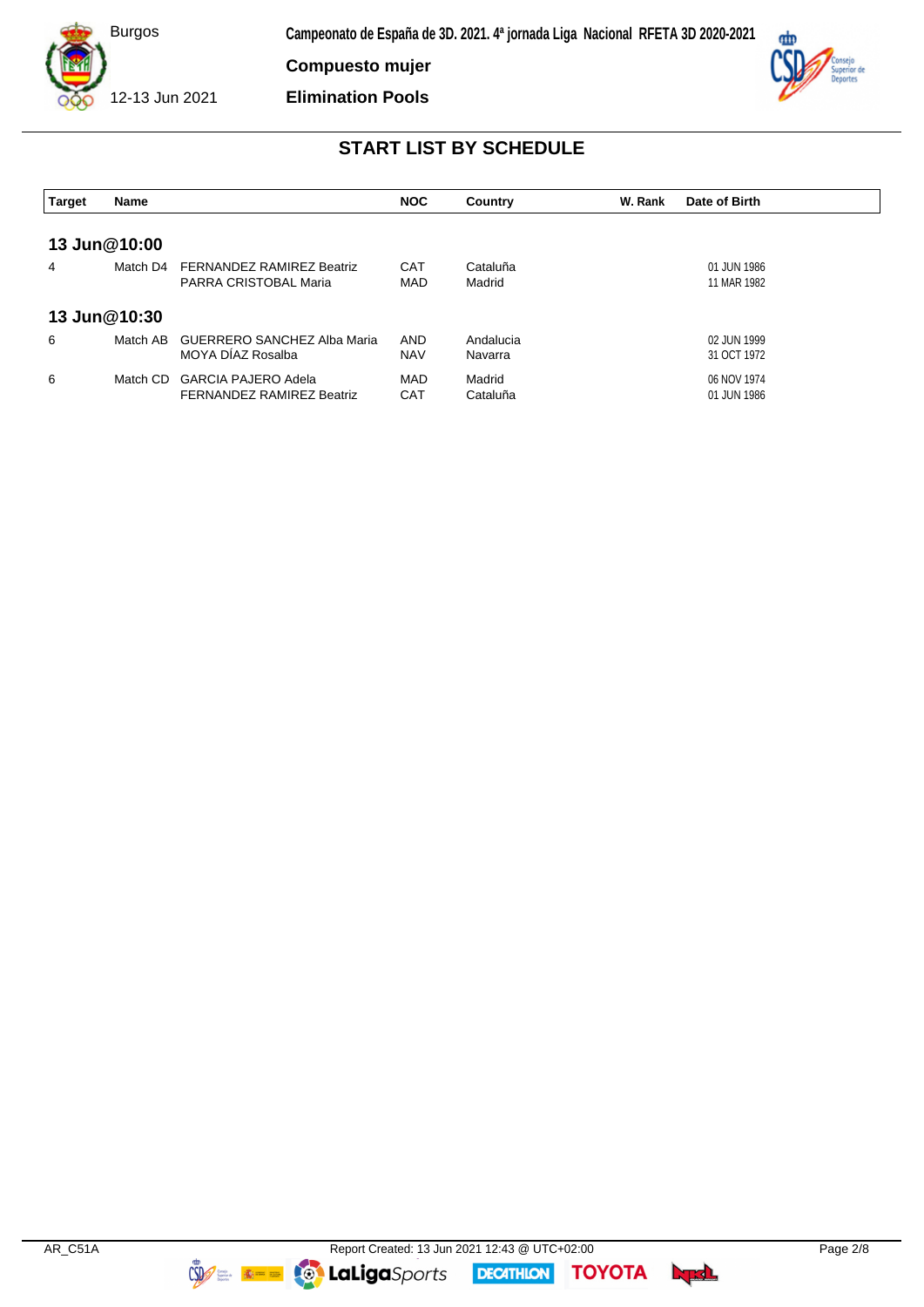

**Desnudo hombre**

**Elimination Pools**



# **START LIST BY SCHEDULE**

| <b>Target</b>  | Name         |                                                                      | <b>NOC</b>               | <b>Country</b>                        | W. Rank | Date of Birth              |
|----------------|--------------|----------------------------------------------------------------------|--------------------------|---------------------------------------|---------|----------------------------|
|                | 13 Jun@08:30 |                                                                      |                          |                                       |         |                            |
| 5              | Match A1     | VALDIVIELSO GARCIA Pablo<br>ROMERO PEREZ Daniel                      | <b>CLM</b><br>CAT        | Castilla La Mancha<br>Cataluña        |         | 24 APR 1983<br>18 FEB 1960 |
| 5              | Match B1     | RIBATALLADA ESPASA Javier<br>REGADERA CUESTA Salvador                | CAT<br><b>MAD</b>        | Cataluña<br>Madrid                    |         | 27 JAN 1963<br>11 SEP 1974 |
| 5              |              | Match C1 GONZALEZ NAVARRO Javier<br>PÉREZ OLIVA Jonata               | <b>CLE</b><br><b>CLM</b> | Castilla y León<br>Castilla La Mancha |         | 19 APR 1974<br>18 MAY 1982 |
| 5              | Match D1     | PEREZ OLIVA Teofilo<br>CERVELLON ESTERUELAS Ramon                    | <b>CLM</b><br>CAT        | Castilla La Mancha<br>Cataluña        |         | 29 NOV 1971<br>13 APR 1962 |
|                | 13 Jun@09:00 |                                                                      |                          |                                       |         |                            |
| 5              | Match A2     | <b>SABATES TORRES Carles</b><br>VALDIVIELSO GARCIA Pablo             | CAT<br><b>CLM</b>        | Cataluña<br>Castilla La Mancha        |         | 17 JAN 1976<br>24 APR 1983 |
| 5              | Match B2     | RUIZ DE INFANTE IDIAQUEZ Alberto<br>RIBATALLADA ESPASA Javier        | <b>PVA</b><br>CAT        | País Vasco<br>Cataluña                |         | 15 NOV 1967<br>27 JAN 1963 |
| 5              |              | Match C2 RUEDA FERNANDEZ Juan Jose<br><b>GONZALEZ NAVARRO Javier</b> | <b>PVA</b><br><b>CLE</b> | País Vasco<br>Castilla y León         |         | 09 FEB 1971<br>19 APR 1974 |
| 5              |              | Match D2 COSTAL GIRALDEZ Manuel<br>PEREZ OLIVA Teofilo               | GAL<br><b>CLM</b>        | Galicia<br>Castilla La Mancha         |         | 09 FEB 1969<br>29 NOV 1971 |
|                | 13 Jun@09:30 |                                                                      |                          |                                       |         |                            |
| 6              | Match A3     | JIMENEZ MEJIAS Bartolome<br>VALDIVIELSO GARCIA Pablo                 | CAT<br><b>CLM</b>        | Cataluña<br>Castilla La Mancha        |         | 06 OCT 1960<br>24 APR 1983 |
| 6              | Match B3     | <b>RUSCHER Bernd</b><br>RIBATALLADA ESPASA Javier                    | <b>MUR</b><br>CAT        | Murcia<br>Cataluña                    |         | 31 MAR 1965<br>27 JAN 1963 |
| 6              |              | Match C3 RAMIRO BLANCO Fernando<br><b>GONZALEZ NAVARRO Javier</b>    | <b>MUR</b><br><b>CLE</b> | Murcia<br>Castilla y León             |         | 08 MAY 1976<br>19 APR 1974 |
| 6              |              | Match D3 GONZALEZ VILLARES Santiago<br>PEREZ OLIVA Teofilo           | GAL<br><b>CLM</b>        | Galicia<br>Castilla La Mancha         |         | 03 MAY 1975<br>29 NOV 1971 |
|                | 13 Jun@10:00 |                                                                      |                          |                                       |         |                            |
| 6              | Match A4     | <b>JUANOLA CODINA Sebastian</b><br>JIMENEZ MEJIAS Bartolome          | CAT<br>CAT               | Cataluña<br>Cataluña                  |         | 17 AUG 1967<br>06 OCT 1960 |
| 6              |              | Match B4 GARCIA LAVILLA Ricardo<br><b>RUSCHER Bernd</b>              | <b>CLE</b><br><b>MUR</b> | Castilla y León<br>Murcia             |         | 23 NOV 1955<br>31 MAR 1965 |
| 6              |              | Match C4 PÉREZ MIÑARRO Cristian<br><b>GONZALEZ NAVARRO Javier</b>    | <b>MAD</b><br><b>CLE</b> | Madrid<br>Castilla y León             |         | 23 AUG 1990<br>19 APR 1974 |
| 6              |              | Match D4 IBAÑEZ DEL SAZ Juan José<br>GONZALEZ VILLARES Santiago      | <b>MAD</b><br>GAL        | Madrid<br>Galicia                     |         | 12 APR 1973<br>03 MAY 1975 |
|                | 13 Jun@10:30 |                                                                      |                          |                                       |         |                            |
| 7              |              | Match AB JUANOLA CODINA Sebastian<br><b>GARCIA LAVILLA Ricardo</b>   | CAT<br><b>CLE</b>        | Cataluña<br>Castilla y León           |         | 17 AUG 1967<br>23 NOV 1955 |
| $\overline{7}$ |              | Match CD PÉREZ MIÑARRO Cristian<br>IBAÑEZ DEL SAZ Juan José          | <b>MAD</b><br><b>MAD</b> | Madrid<br>Madrid                      |         | 23 AUG 1990<br>12 APR 1973 |

**DECATHION** 

**TOYOTA**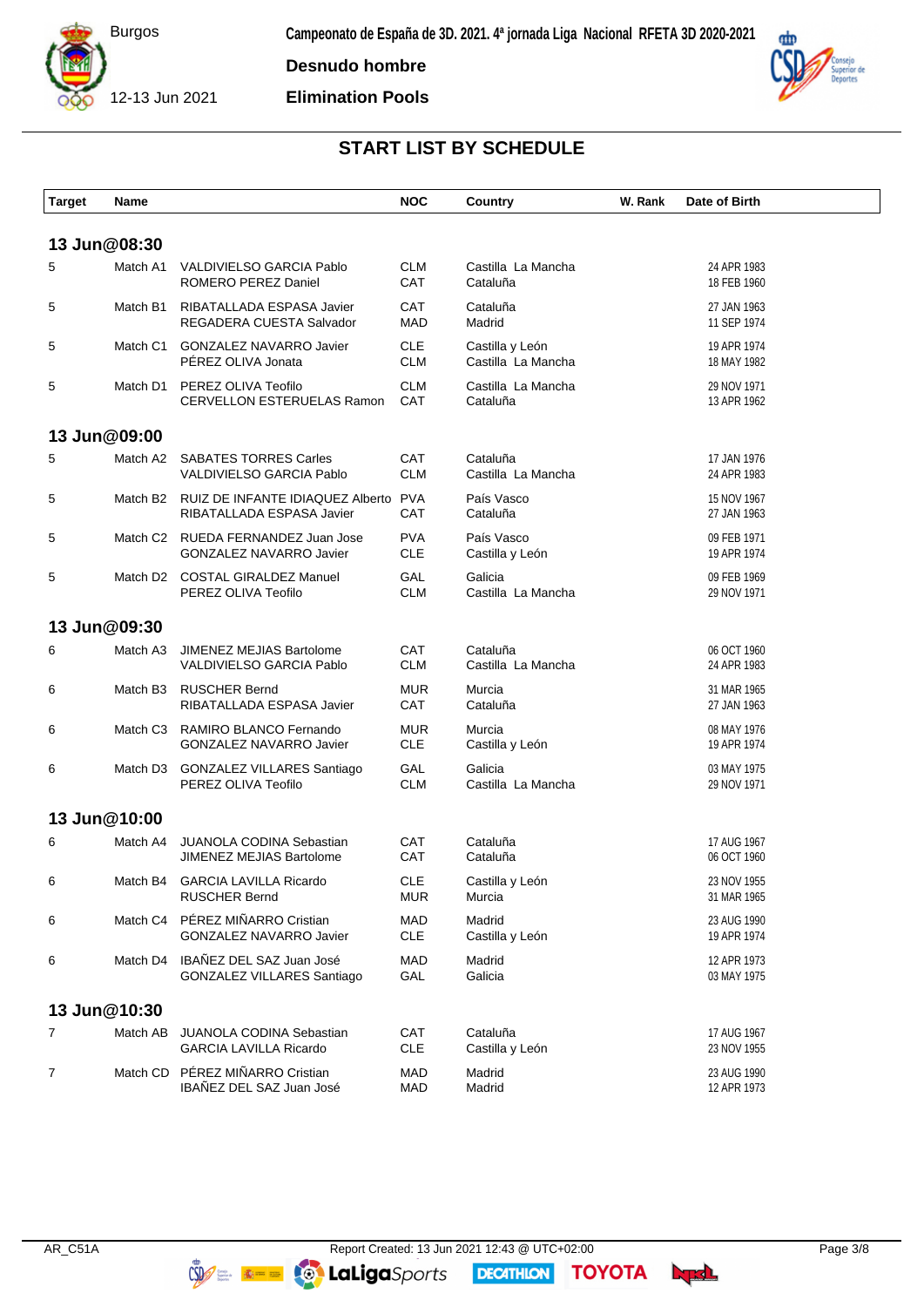

**Desnudo mujer**

**Elimination Pools**



## **START LIST BY SCHEDULE**

| <b>Target</b> | Name         |                                                           | <b>NOC</b>               | Country                      | W. Rank | Date of Birth              |
|---------------|--------------|-----------------------------------------------------------|--------------------------|------------------------------|---------|----------------------------|
|               | 13 Jun@09:30 |                                                           |                          |                              |         |                            |
| 8             | Match A3     | <b>FERNANDEZ PUIG Noelia</b><br>SOTO MAROÑO Tatiana       | <b>CAT</b><br><b>PVA</b> | Cataluña<br>País Vasco       |         | 13 JUL 1982<br>23 FEB 1986 |
| 8             | Match C3     | <b>ALBERICH DAROCA Judit</b><br>BARRENECHEA SILVA Andrea  | <b>NAV</b><br><b>PVA</b> | Navarra<br>País Vasco        |         | 16 SEP 1966<br>31 OCT 1996 |
|               | 13 Jun@10:00 |                                                           |                          |                              |         |                            |
| 8             | Match A4     | CAMPO TELLEZ Casandra<br>SOTO MAROÑO Tatiana              | <b>AND</b><br><b>PVA</b> | Andalucia<br>País Vasco      |         | 29 JUN 1987<br>23 FEB 1986 |
| 8             | Match B4     | <b>FRIAS CABEZA Raquel</b><br>CARRION PEREZ Mª Luz        | <b>CLE</b><br><b>AND</b> | Castilla y León<br>Andalucia |         | 19 MAY 1979<br>13 FEB 1961 |
| 8             | Match C4     | <b>JAVIER CAMPOS Mari Luz</b><br>BARRENECHEA SILVA Andrea | <b>CAT</b><br><b>PVA</b> | Cataluña<br>País Vasco       |         | 28 NOV 1960<br>31 OCT 1996 |
| 8             | Match D4     | ARREBOLA CARRACEDO Carmen<br>CANO GARCIA Ana Maria        | <b>BAL</b><br><b>MUR</b> | <b>Baleares</b><br>Murcia    |         | 11 DEC 1976<br>27 DEC 1976 |
|               | 13 Jun@10:30 |                                                           |                          |                              |         |                            |
| 9             | Match AB     | CAMPO TELLEZ Casandra<br>CARRION PEREZ Mª Luz             | <b>AND</b><br><b>AND</b> | Andalucia<br>Andalucia       |         | 29 JUN 1987<br>13 FEB 1961 |
| 9             | Match CD     | <b>JAVIER CAMPOS Mari Luz</b><br>CANO GARCIA Ana Maria    | <b>CAT</b><br><b>MUR</b> | Cataluña<br>Murcia           |         | 28 NOV 1960<br>27 DEC 1976 |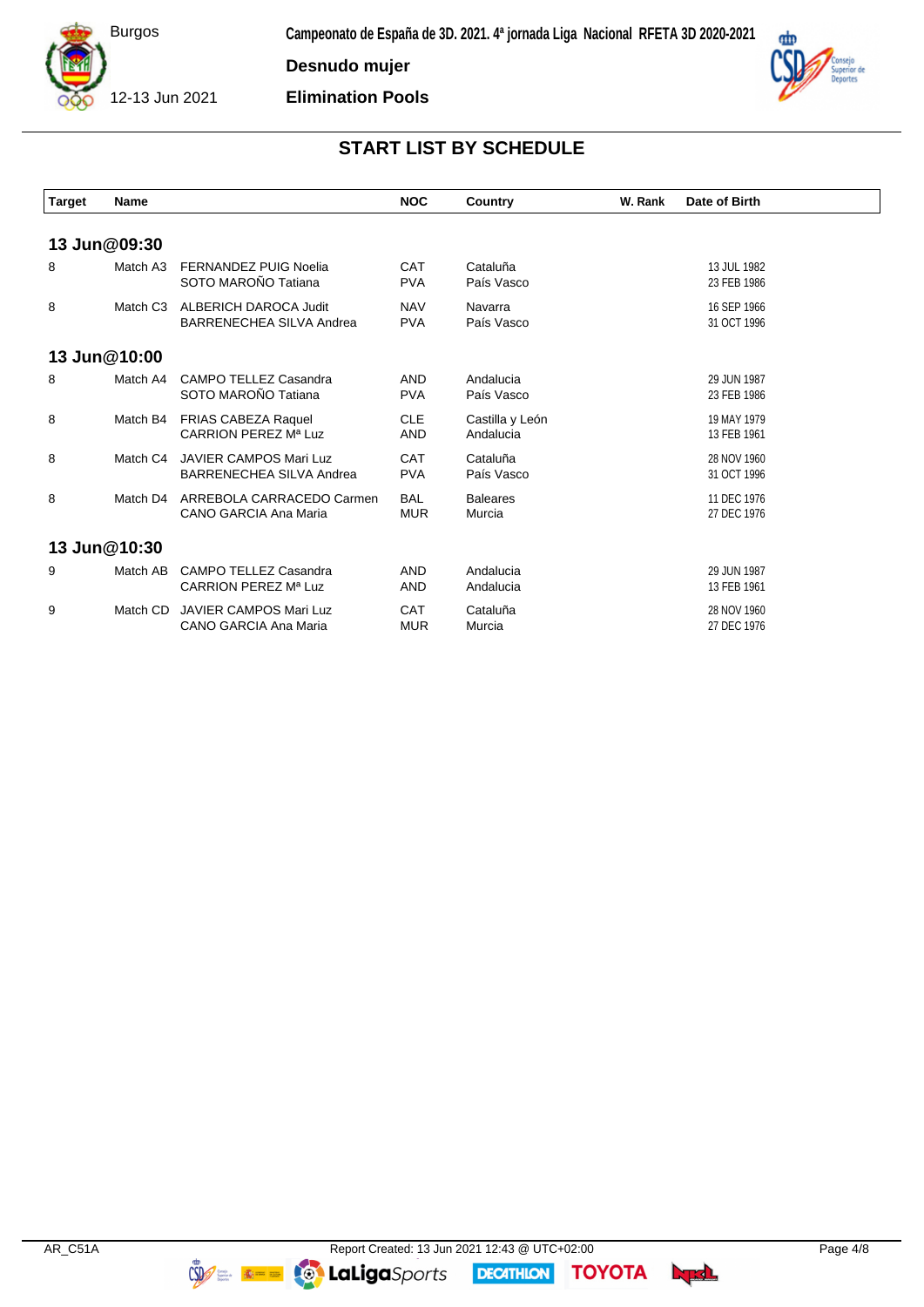

**Longbow hombre**

**Elimination Pools**



## **START LIST BY SCHEDULE**

| <b>Target</b> | Name         |                                                                              | <b>NOC</b>               | Country                     | W. Rank | Date of Birth              |  |
|---------------|--------------|------------------------------------------------------------------------------|--------------------------|-----------------------------|---------|----------------------------|--|
|               | 13 Jun@08:30 |                                                                              |                          |                             |         |                            |  |
| 9             | Match A1     | <b>GARCIA FERNANDEZ Fco Javier</b><br>GOMEZ CARRILLO Diego                   | <b>BAL</b><br><b>MUR</b> | <b>Baleares</b><br>Murcia   |         | 26 FEB 1965<br>05 SEP 1976 |  |
| 9             | Match B1     | FERNANDEZ BUIL Javier<br>LORENZO ROJO Angel                                  | <b>CAT</b><br><b>CLE</b> | Cataluña<br>Castilla y León |         | 14 NOV 1963<br>10 MAR 1957 |  |
| 9             | Match C1     | ALONSO MURIAS Valentin Marcos<br>MARTIN JORGE PEDRO A.                       | <b>AST</b><br><b>CLE</b> | Asturias<br>Castilla y León |         | 26 JUN 1975<br>04 APR 1963 |  |
| 9             |              | Match D1 FUSTER BELLOT Pascual<br>ZURANO RODRÍGUEZ Antonio                   | <b>MUR</b><br><b>MUR</b> | Murcia<br>Murcia            |         | 16 DEC 1961<br>01 APR 1973 |  |
|               | 13 Jun@09:00 |                                                                              |                          |                             |         |                            |  |
| 9             | Match A2     | VAZQUEZ DEL SOL Jose<br><b>GARCIA FERNANDEZ Fco Javier</b>                   | <b>MAD</b><br><b>BAL</b> | Madrid<br><b>Baleares</b>   |         | 29 JUN 1955<br>26 FEB 1965 |  |
| 9             | Match B2     | MIGUEL RUEDA Jose Gabriel<br><b>FERNANDEZ BUIL Javier</b>                    | <b>NAV</b><br>CAT        | Navarra<br>Cataluña         |         | 11 NOV 1962<br>14 NOV 1963 |  |
| 9             |              | Match C2 PRIETO SAENZ DE TEJADA Luis<br><b>ALONSO MURIAS Valentin Marcos</b> | <b>NAV</b><br><b>AST</b> | Navarra<br>Asturias         |         | 23 OCT 1953<br>26 JUN 1975 |  |
| 9             | Match D2     | MARTINEZ TOVAR Jose Luis<br><b>FUSTER BELLOT Pascual</b>                     | <b>MUR</b><br><b>MUR</b> | Murcia<br>Murcia            |         | 03 JUN 1970<br>16 DEC 1961 |  |
|               | 13 Jun@09:30 |                                                                              |                          |                             |         |                            |  |
| 10            | Match A3     | CASTAÑO GRACIA Joaquin<br><b>GARCIA FERNANDEZ Fco Javier</b>                 | <b>NAV</b><br><b>BAL</b> | Navarra<br><b>Baleares</b>  |         | 09 JUL 1967<br>26 FEB 1965 |  |
| 10            | Match B3     | MARTINEZ TOVAR Miguel Angel<br>FERNANDEZ BUIL Javier                         | <b>MUR</b><br>CAT        | Murcia<br>Cataluña          |         | 28 NOV 1966<br>14 NOV 1963 |  |
| 10            | Match C3     | <b>CASAL RODAS Oscar</b><br>PRIETO SAENZ DE TEJADA Luis                      | GAL<br><b>NAV</b>        | Galicia<br>Navarra          |         | 12 NOV 1976<br>23 OCT 1953 |  |
| 10            | Match D3     | ORTEGA ALBA Jose Ramon<br><b>MARTINEZ TOVAR Jose Luis</b>                    | <b>AND</b><br><b>MUR</b> | Andalucia<br>Murcia         |         | 13 JUN 1963<br>03 JUN 1970 |  |
|               | 13 Jun@10:00 |                                                                              |                          |                             |         |                            |  |
| 10            | Match A4     | ANTUÑA GARCIA ARGUELLES Emilio Manuel AST<br>GARCIA FERNANDEZ Fco Javier     | <b>BAL</b>               | Asturias<br><b>Baleares</b> |         | 06 SEP 1965<br>26 FEB 1965 |  |
| 10            |              | Match B4 FERNÁNDEZ ÁLVAREZ Jairo Valentín AST<br>FERNANDEZ BUIL Javier       | CAT                      | Asturias<br>Cataluña        |         | 21 SEP 1973<br>14 NOV 1963 |  |
| 10            |              | Match C4 ALMAGRO RUIZ Javier<br>PRIETO SAENZ DE TEJADA Luis                  | <b>PVA</b><br><b>NAV</b> | País Vasco<br>Navarra       |         | 23 SEP 1972<br>23 OCT 1953 |  |
| 10            |              | Match D4 FLORES FERNANDEZ Javier<br>ORTEGA ALBA Jose Ramon                   | MAD<br><b>AND</b>        | Madrid<br>Andalucia         |         | 12 SEP 1981<br>13 JUN 1963 |  |
|               | 13 Jun@10:30 |                                                                              |                          |                             |         |                            |  |
| 11            | Match AB     | <b>GARCIA FERNANDEZ Fco Javier</b><br>FERNÁNDEZ ÁLVAREZ Jairo Valentín AST   | <b>BAL</b>               | <b>Baleares</b><br>Asturias |         | 26 FEB 1965<br>21 SEP 1973 |  |
| 11            |              | Match CD PRIETO SAENZ DE TEJADA Luis<br>FLORES FERNANDEZ Javier              | <b>NAV</b><br><b>MAD</b> | Navarra<br>Madrid           |         | 23 OCT 1953<br>12 SEP 1981 |  |

**DECATHION** 

**TOYOTA**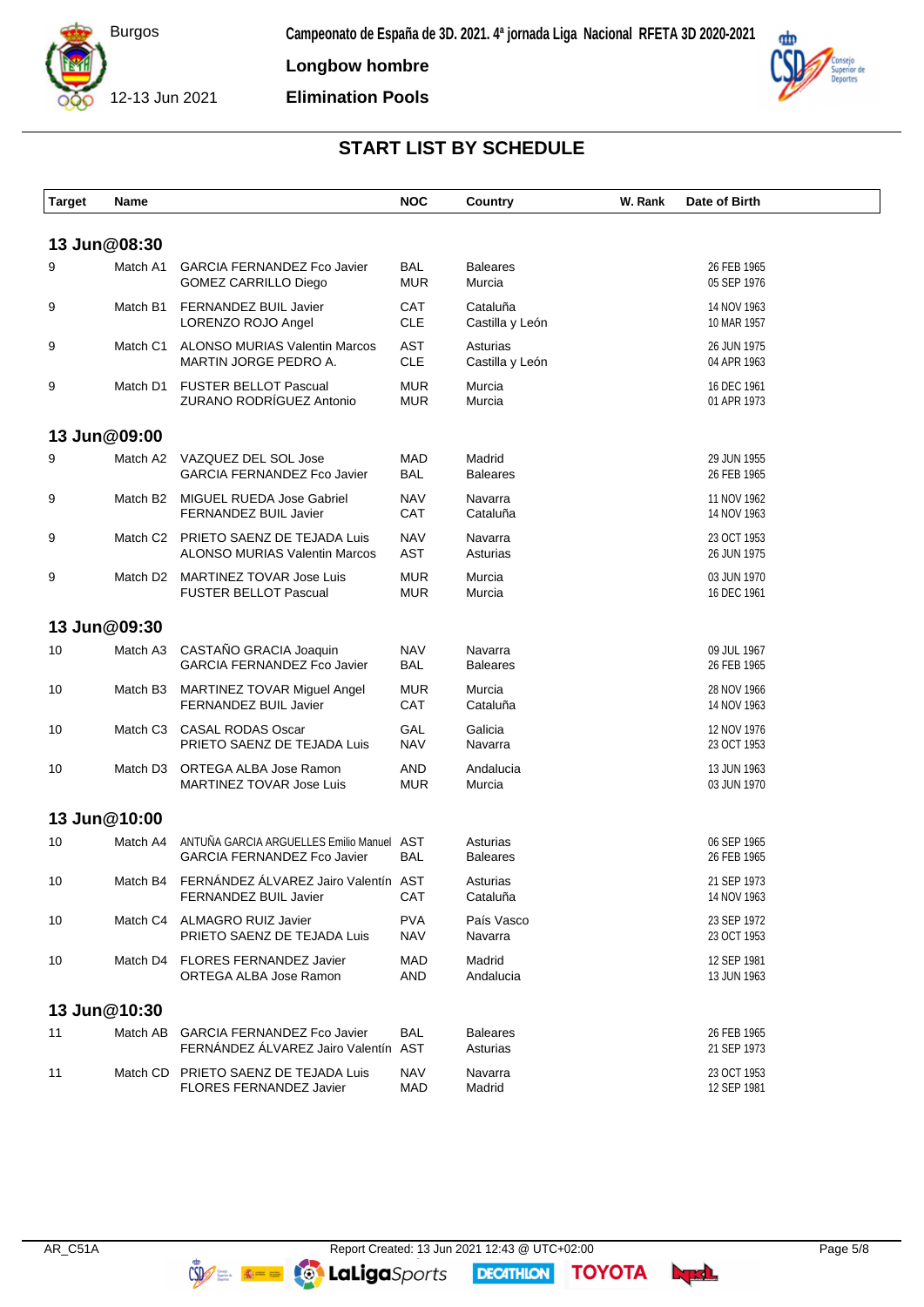

**Longbow mujer**

**Elimination Pools**



 $\overline{\phantom{a}}$ 

# **START LIST BY SCHEDULE**

| <b>Target</b>     | <b>Name</b>          |                                                                                 | <b>NOC</b>               | Country                          | W. Rank | Date of Birth              |
|-------------------|----------------------|---------------------------------------------------------------------------------|--------------------------|----------------------------------|---------|----------------------------|
|                   |                      |                                                                                 |                          |                                  |         |                            |
|                   | 13 Jun@09:30         |                                                                                 |                          |                                  |         |                            |
| $12 \overline{ }$ | Match A3             | LOPEZ DE LA REINA RIPOLL Ana Maria<br><b>LEACHE RESANO Ana</b>                  | <b>CLM</b><br><b>NAV</b> | Castilla La Mancha<br>Navarra    |         | 02 FEB 1970<br>21 AUG 1956 |
| 12                | Match B <sub>3</sub> | SANTAMARIA PEÑALTA Irene<br><b>BOHORQUEZ ADRADOS Amaya</b>                      | CAT<br><b>MAD</b>        | Cataluña<br>Madrid               |         | 14 NOV 1973<br>05 APR 1993 |
| 12                | Match C <sub>3</sub> | DELGADO FALCÓN Maria José<br><b>TESON RODRIGUEZ Maria Isabel</b>                | <b>CAT</b><br><b>MUR</b> | Cataluña<br>Murcia               |         | 29 JUL 1966<br>23 APR 1962 |
|                   | 13 Jun@10:00         |                                                                                 |                          |                                  |         |                            |
| $12 \overline{ }$ | Match A4             | VENTOSA SANCHEZ Maria Cruz Andrea MAD<br>LOPEZ DE LA REINA RIPOLL Ana Maria CLM |                          | Madrid<br>Castilla La Mancha     |         | 11 DEC 1964<br>02 FEB 1970 |
| $12 \overline{ }$ | Match B4             | <b>CARRASCO MORENO Elvira</b><br>SANTAMARIA PEÑALTA Irene                       | <b>MUR</b><br><b>CAT</b> | Murcia<br>Cataluña               |         | 04 JUN 1984<br>14 NOV 1973 |
| $12 \overline{ }$ |                      | Match C4 RABASCO ALCORTA Eguzkiñe<br>DELGADO FALCÓN Maria José                  | <b>NAV</b><br><b>CAT</b> | Navarra<br>Cataluña              |         | 08 MAR 1968<br>29 JUL 1966 |
| 12                | Match D4             | SANTAMARIA MARTIN Ainhoa<br>ARTEAGA MORENO María Antonia                        | <b>PVA</b><br><b>CLM</b> | País Vasco<br>Castilla La Mancha |         | 06 JUN 1978<br>06 SEP 1981 |
|                   | 13 Jun@10:30         |                                                                                 |                          |                                  |         |                            |
| 13                | Match AB             | VENTOSA SANCHEZ Maria Cruz Andrea MAD<br><b>CARRASCO MORENO Elvira</b>          | <b>MUR</b>               | Madrid<br>Murcia                 |         | 11 DEC 1964<br>04 JUN 1984 |
| 13                |                      | Match CD RABASCO ALCORTA Equzkiñe<br>SANTAMARIA MARTIN Ainhoa                   | <b>NAV</b><br><b>PVA</b> | Navarra<br>País Vasco            |         | 08 MAR 1968<br>06 JUN 1978 |

**DECATHLON**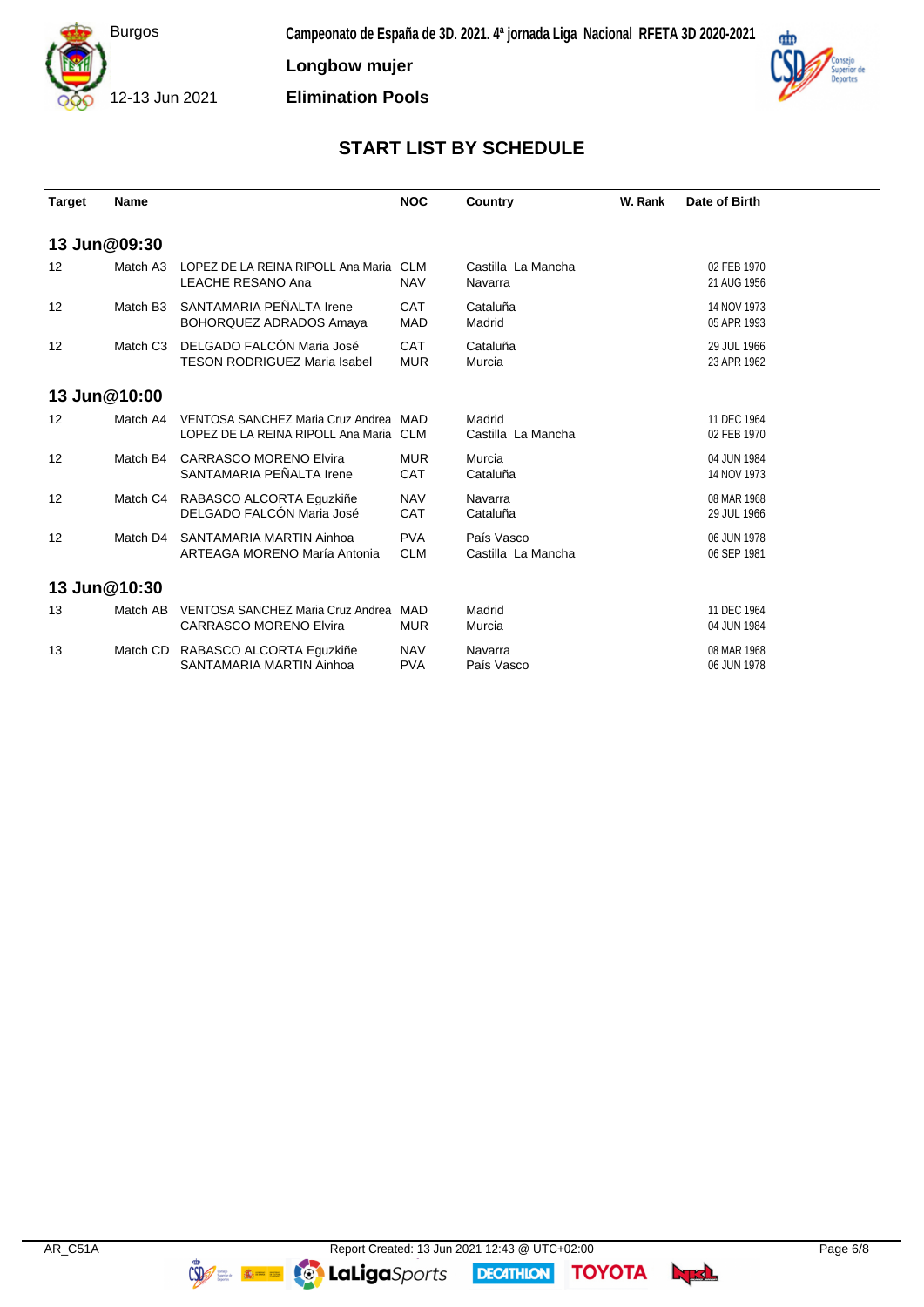

**Instintivo hombre**

**Elimination Pools**



# **START LIST BY SCHEDULE**

| <b>Target</b> | Name         |                                                                          | <b>NOC</b>               | <b>Country</b>                 | W. Rank | Date of Birth              |
|---------------|--------------|--------------------------------------------------------------------------|--------------------------|--------------------------------|---------|----------------------------|
|               | 13 Jun@08:30 |                                                                          |                          |                                |         |                            |
| 13            | Match A1     | <b>SANCHEZ TORRES Felix Antonio</b><br><b>TORRES MARTÍNEZ Albert</b>     | CAT<br>CAT               | Cataluña<br>Cataluña           |         | 11 JUN 1955<br>01 AUG 1981 |
| 13            | Match B1     | SANTIAGO DOMINGUEZ Luis<br>DI LORENZO CANCIELLO Rodolfo Marcelo VAL      | CAT                      | Cataluña<br>Valencia           |         | 02 JUL 1974<br>12 FEB 1972 |
| 13            | Match C1     | ANTA GONZÁLEZ Casimiro<br>ALONSO VAZQUEZ David                           | <b>MAD</b><br><b>AND</b> | Madrid<br>Andalucia            |         | 04 MAR 1967<br>11 MAY 1979 |
| 13            | Match D1     | <b>CAMARA PEREZ Antonio</b><br>PONCE SEGOVIA Jose Antonio                | <b>MAD</b><br><b>MAD</b> | Madrid<br>Madrid               |         | 30 OCT 1958<br>08 SEP 1969 |
|               | 13 Jun@09:00 |                                                                          |                          |                                |         |                            |
| 13            | Match A2     | <b>GUINEA DEL TORO Francisco</b><br><b>TORRES MARTÍNEZ Albert</b>        | <b>CLM</b><br>CAT        | Castilla La Mancha<br>Cataluña |         | 09 SEP 1961<br>01 AUG 1981 |
| 13            | Match B2     | SANCHEZ SILGADO FRANCISCO J.<br>DI LORENZO CANCIELLO Rodolfo Marcelo VAL | <b>CAT</b>               | Cataluña<br>Valencia           |         | 19 JAN 1968<br>12 FEB 1972 |
| 13            |              | Match C2 MARTINEZ RODRIGUEZ Bernardo<br>ALONSO VAZQUEZ David             | <b>CLE</b><br><b>AND</b> | Castilla y León<br>Andalucia   |         | 04 JUL 1957<br>11 MAY 1979 |
| 13            |              | Match D2 SOTA GARCIA Carlos Manuel<br><b>CAMARA PEREZ Antonio</b>        | <b>NAV</b><br><b>MAD</b> | Navarra<br>Madrid              |         | 05 APR 1963<br>30 OCT 1958 |
|               | 13 Jun@09:30 |                                                                          |                          |                                |         |                            |
| 14            | Match A3     | <b>MARCO RUBIO Carlos</b><br><b>TORRES MARTÍNEZ Albert</b>               | CAT<br>CAT               | Cataluña<br>Cataluña           |         | 01 MAY 1982<br>01 AUG 1981 |
| 14            | Match B3     | RAMSDALE Lee<br>DI LORENZO CANCIELLO Rodolfo Marcelo VAL                 | GAL                      | Galicia<br>Valencia            |         | 09 JAN 1973<br>12 FEB 1972 |
| 14            | Match C3     | VARONA ORGAMBIDE Javier<br>MARTINEZ RODRIGUEZ Bernardo                   | <b>PVA</b><br><b>CLE</b> | País Vasco<br>Castilla y León  |         | 06 MAR 1972<br>04 JUL 1957 |
| 14            | Match D3     | FERNANDEZ MATEOS Pedro Antonio EXT<br>SOTA GARCIA Carlos Manuel          | <b>NAV</b>               | Extremadura<br>Navarra         |         | 29 MAR 1967<br>05 APR 1963 |
|               | 13 Jun@10:00 |                                                                          |                          |                                |         |                            |
| 14            | Match A4     | VERA MUÑOZ Agustin<br><b>MARCO RUBIO Carlos</b>                          | <b>CLM</b><br>CAT        | Castilla La Mancha<br>Cataluña |         | 04 OCT 1972<br>01 MAY 1982 |
| 14            |              | Match B4 VILLARROEL SALGUEIRO José Alberto GAL<br>RAMSDALE Lee           | GAL                      | Galicia<br>Galicia             |         | 25 APR 1975<br>09 JAN 1973 |
| 14            |              | Match C4 LOPEZ UBAGO Joaquin<br>VARONA ORGAMBIDE Javier                  | <b>AND</b><br><b>PVA</b> | Andalucia<br>País Vasco        |         | 18 JUL 1975<br>06 MAR 1972 |
| 14            | Match D4     | <b>HERNANDO SANCHEZ Antonio</b><br>SOTA GARCIA Carlos Manuel             | <b>AND</b><br><b>NAV</b> | Andalucia<br>Navarra           |         | 21 MAY 1965<br>05 APR 1963 |
|               | 13 Jun@10:30 |                                                                          |                          |                                |         |                            |
| 15            |              | Match AB VERA MUÑOZ Agustin<br>RAMSDALE Lee                              | <b>CLM</b><br>GAL        | Castilla La Mancha<br>Galicia  |         | 04 OCT 1972<br>09 JAN 1973 |
| 15            |              | Match CD LOPEZ UBAGO Joaquin<br>SOTA GARCIA Carlos Manuel                | <b>AND</b><br><b>NAV</b> | Andalucia<br>Navarra           |         | 18 JUL 1975<br>05 APR 1963 |

**DECATHION** 

**TOYOTA**